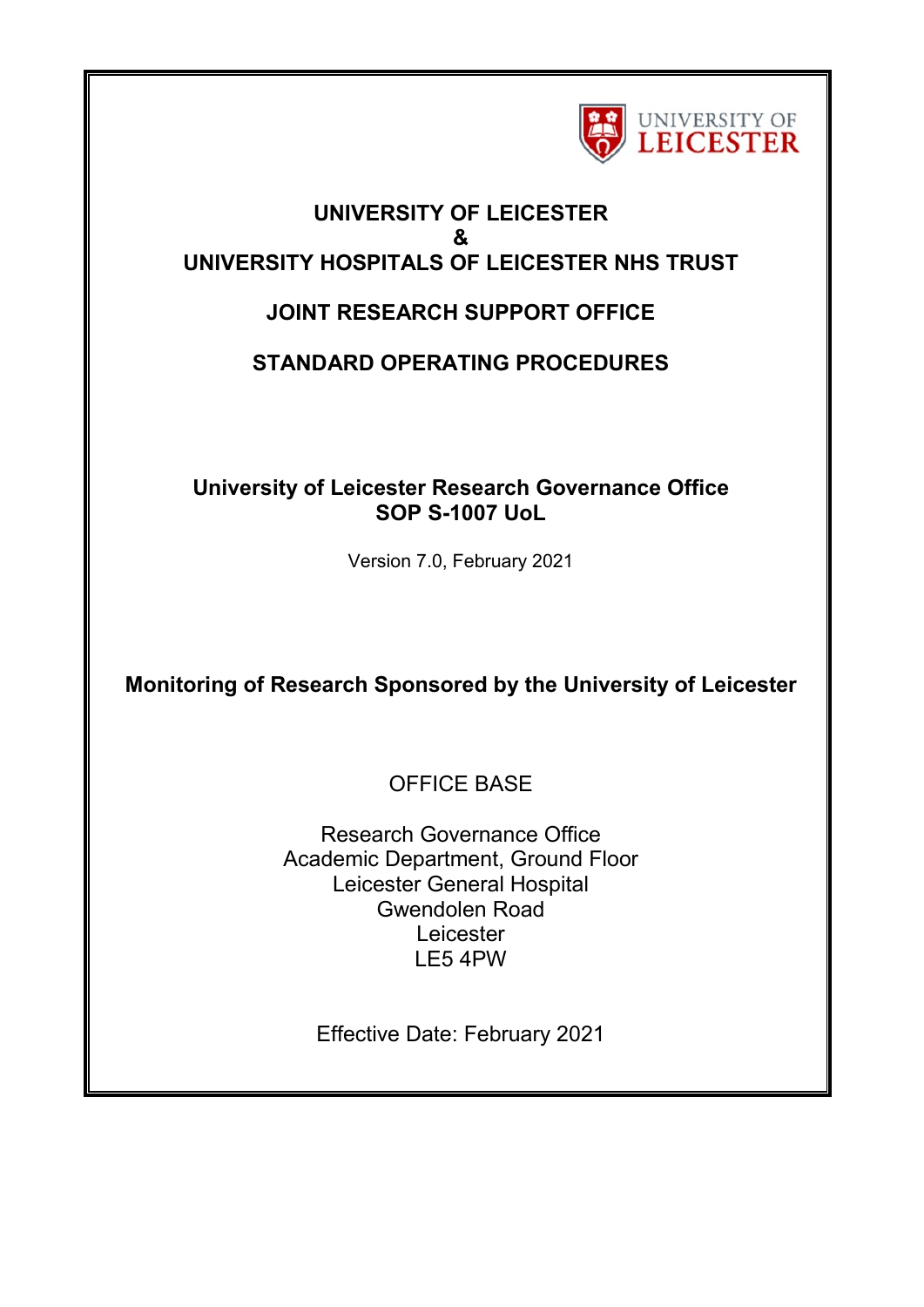#### **Definitions**

| <b>ADE</b>   | <b>Adverse Device Effect</b>                                     |
|--------------|------------------------------------------------------------------|
| <b>AE</b>    | <b>Adverse Event</b>                                             |
| CI           | Chief Investigator                                               |
| <b>CIP</b>   | Clinical Investigation Plan (medical device studies)             |
| <b>CRF</b>   | Case Report Form                                                 |
| <b>CRO</b>   | <b>Contract Research Organisation</b>                            |
| <b>CTIMP</b> | Clinical Trial of Investigational Medicinal Product              |
| <b>CTU</b>   | <b>Clinical Trials Unit</b>                                      |
| <b>DPA</b>   | <b>Data Protection Act</b>                                       |
| <b>GDPR</b>  | <b>General Data Protection Regulation</b>                        |
| <b>HRA</b>   | <b>Health Research Authority</b>                                 |
| <b>HTA</b>   | <b>Human Tissue Authority</b>                                    |
| <b>ICF</b>   | <b>Informed Consent Form</b>                                     |
| ICH GCP      | International Conference of Harmonisation Good Clinical Practice |
| <b>IMP</b>   | <b>Investigational Medicinal Product</b>                         |
| <b>IRAS</b>  | <b>Integrated Research Application System</b>                    |
| <b>ISF</b>   | <b>Investigator Site File</b>                                    |
| PI           | Principal Investigator                                           |
| <b>PIS</b>   | Participant/Patient Information Sheet                            |
| <b>REC</b>   | <b>Research Ethics Committee</b>                                 |
| <b>REGI</b>  | <b>Research Ethics Governance and Integrity</b>                  |
| <b>RGO</b>   | <b>Research Governance Office</b>                                |
| <b>SADE</b>  | <b>Serious Adverse Device Effects</b>                            |
| <b>SAE</b>   | <b>Serious Adverse Events</b>                                    |
| <b>SDA</b>   | Source Data Agreement                                            |
| <b>SDV</b>   | <b>Source Data Verification</b>                                  |
| <b>SOP</b>   | <b>Standard Operating Procedure</b>                              |
| <b>SUSAR</b> | <b>Suspected Unexpected Serious Adverse Reaction</b>             |
| <b>TMF</b>   | <b>Trial Master File</b>                                         |
| <b>TMG</b>   | <b>Trial Management Group</b>                                    |
| <b>TSC</b>   | <b>Trial Steering Committee</b>                                  |
| UoL          | University of Leicester                                          |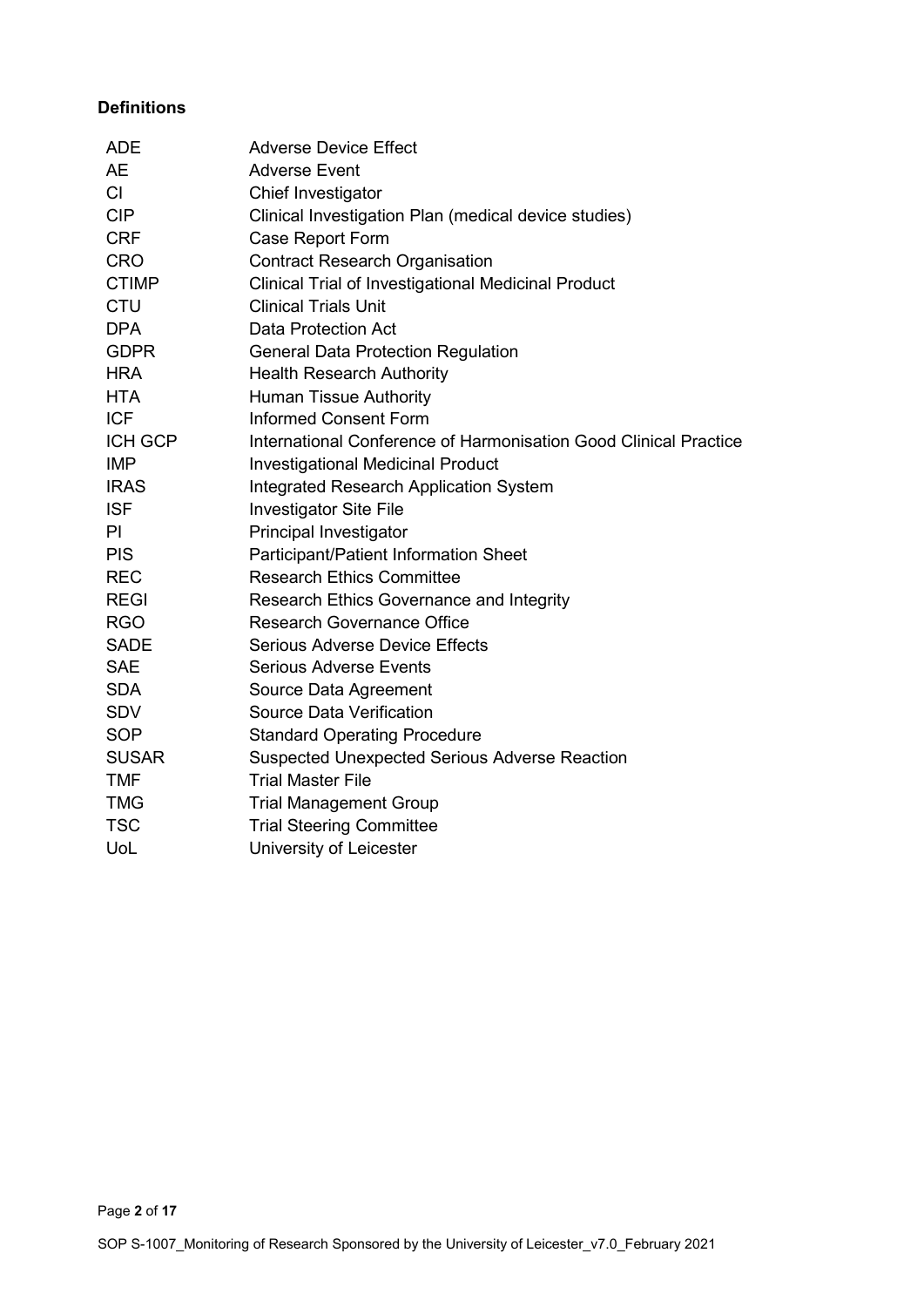### **Introduction**

This Standard Operating Procedure (SOP) describes the procedures for monitoring research sponsored by the University of Leicester (UoL) and defines the conduct and frequency of monitoring visits.

The UoL, when acting as Sponsor of research, has an obligation to ensure that research activity is conducted in accordance with the relevant legislation and guidelines.

A Sponsor is required to regularly review the progress of research and to ensure that Investigators comply with the relevant guidelines and legislation appropriate to the individual research activity. It is expected that all Trial Master Files (TMF) and Investigator Site files (ISF) are 'inspection ready' at all times.

A clear line of communication between the Sponsor representative and the Chief Investigator (CI), Principal Investigator (PI) and/or Trial Manager (as appropriate) must be maintained throughout the duration of the trial. This can be achieved through site visits and regular communication to ensure that:

- The rights and well-being of human subjects are protected.
- The reported study data are accurate, complete and verifiable from source documents.
- The conduct of the study is in compliance with the currently approved protocol/amendment(s), with International Conference on Harmonisation Good Clinical Practice (ICH GCP), and/or with the applicable regulatory requirement(s), directives and guidelines and with the applicable version of the Declaration of Helsinki.

#### **Purpose and Scope**

This document provides guidance for CIs, PIs and research staff on the risk based procedures used by the UoL to monitor and maintain oversight of the research that it sponsors.

The SOP applies to:

- Clinical Trials of Investigational Medicinal Products (CTIMPs),
- Studies using Non-CE Marked Devices,
- Non-CTIMP studies where applicable and determined by a Sponsor Risk Assessment, and
- UoL sponsored research selected for monitoring

This SOP does not describe monitoring procedures carried out by a vendor on behalf of UoL as Sponsor.

#### **Procedures to Follow**

Page **3** of **17**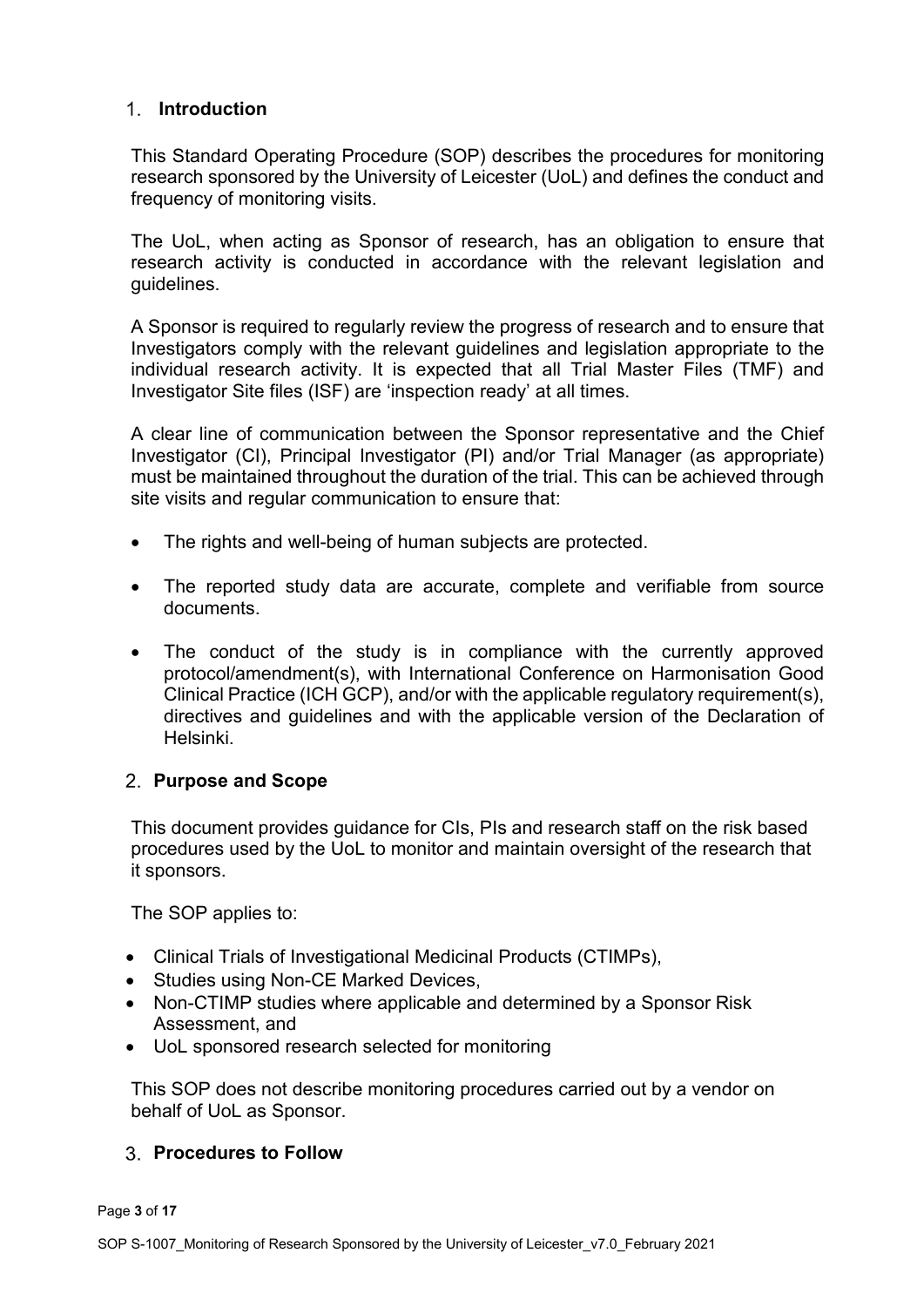#### **3.1 Monitoring Plan**

The UoL operates a risk-based monitoring programme to which all sponsored research is subject. A Monitoring Plan will be developed for all Clinical Trials of Investigational Medicinal Products (CTIMPs) and studies using Non-CE Marked Devices. A Monitoring Plan will be developed for non-CTIMP studies on a caseby-case basis where applicable and determined by a Sponsor Risk Assessment.

The Sponsor Risk Assessment facilitates the development of the Monitoring Plan (Appendix 1) and the Sponsor will discuss the monitoring requirements with the CI and relevant research staff at the initial Sponsor Review and Risk Assessment meeting. The Monitoring Plan itself will be discussed in detail at the Site Initiation Visit.

Adequate funding provision must be available to provide appropriate levels of monitoring proportionate to the phase, study complexity or anticipated recruitment rate. The method of monitoring, the frequency and the focus of monitoring visits will be determined by the risk rating allocated to ensure that monitoring approaches are targeted, justified and that a risk-adaptive approach is implemented. In addition, the Monitoring Plan will be further informed with the use of Monitoring Strategy Tables (Appendix 2) and should be tailored to the specific subject population, data integrity risk of the research, and the experience of the CI, PI and research staff at each site.

The Sponsor Monitoring Plan will be reviewed at least annually at the same time that the Development Safety Update Report (DSUR) is submitted. It may also be reviewed following a Substantial Amendment or a Monitoring Visit if required.

Further information concerning risk rating and the risk assessment process can be found in the Sponsor Risk Assessment SOP S-1003 UoL.

Where external vendors are providing monitoring on behalf of the UoL, the vendor(s) will be responsible for developing the monitoring plan and may utilise their own documentation subject to agreement by the Sponsor. Any Monitoring Plans must be reviewed and agreed by Sponsor prior to their implementation and the Sponsor retain the right to conduct monitoring and view reports upon request in order to maintain oversight. There is an expectation that all monitoring personnel must have evidence of qualification, training and experience.

Further information concerning Sponsor oversight of vendors can be found in the Vendor Selection and Oversight for Research Studies SOP S-1037 UoL.

#### **3.2 Monitoring Frequency**

The initial monitoring visit following Sponsor Green Light (SGL) for a site will be detailed in the Monitoring Plan. If the site does not enroll any patients, or enrolment is slow, has paused or stopped, regular monitoring visits will not be scheduled and issues around recruitment will be discussed with the relevant site and trial staff. If there is an extended gap in activity or a major change in site personnel, the Sponsor will communicate with the relevant site and trial staff to ensure that site staff are appropriately trained when activity recommence. This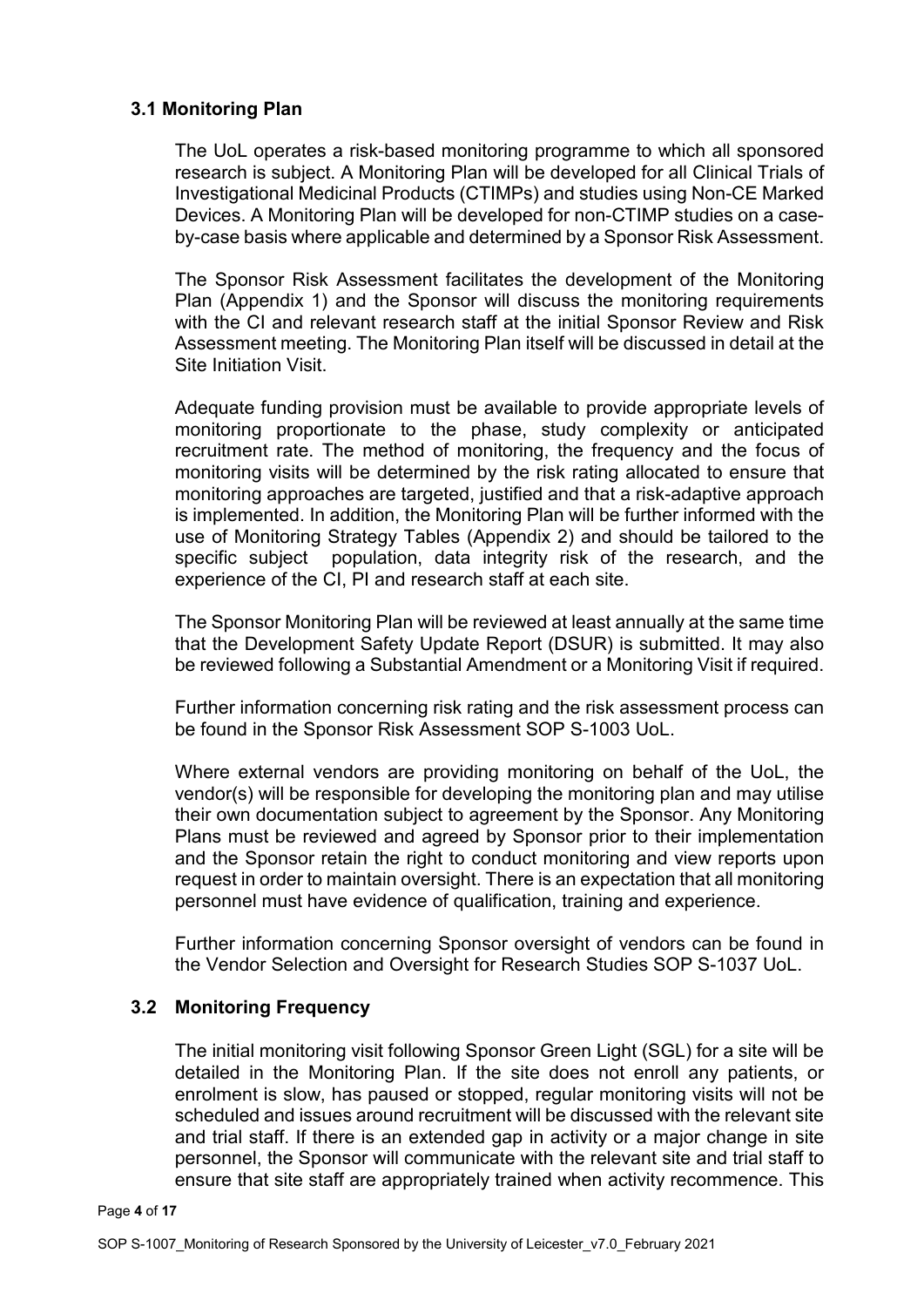may include extended gaps between the Site Initiation Visit and Sponsor Green Light or activity at that site. Where this is the case, it is expected that relevant and appropriate site initiation activities are repeated and that if required, refresher training is completed.

The frequency of subsequent Monitoring Visits will be determined initially by time, number of participants recruited, and the agreed number of Monitoring Visits as per the monitoring quote. This frequency will be detailed in the Monitoring Plan and is subject to revision based on a number of factors, including but not limited to, concerns over the management or conduct of the trial at a site, Serious Adverse Events (frequent and/or the nature of), Protocol Deviations (frequent and/or the nature of), and/or previous Monitoring Visit findings.

Monitoring Visits should also be scheduled between phases of trials (i.e., where there is a dose finding phase followed by a subsequent dose efficacy phase(s)) to ensure that data is monitored prior to any review by Data Monitoring Committee(s) and subsequent phases of the trial.

#### **3.3 Remote Monitoring**

Page **5** of **17**

Remote monitoring may be utilised as a method of maintaining oversight of a trial. The format of remote monitoring will be discussed between the Sponsor and site prior to commencing, as some methods may be dependent on the site's information governance requirements and local trust policy.

Remote monitoring includes: regular communication with the site by email or telephone; regular status updates to the Sponsor from the site regarding recruitment, operational issues (such as key staff changes, key document amendments, deviations and non-compliances), sharing of operational group and oversight group meeting minutes (such as Trial Management Group (TMG) and Trial Steering Committee (TSC)) and the completion of the Remote Monitoring Report (Appendix 8) and the Remote Pharmacy Monitoring Report (Appendix 9). Where necessary, telephone calls should be followed-up via email to provide a written record. Evidence of all remote monitoring correspondence and pertinent issues should be retained within the site file.

When a site is select for a remote monitoring visit the Sponsor will populate the relevant sections of the Remote Monitoring Report/Remote Pharmacy Monitoring Report and send to the PI/delegate/Pharmacy representative. Site/Pharmacy research staff will be expected to work through Part B, confirming the presence of the listed documents in the site file and providing additional information/documents where required. Any sections marked as 'N/A' do not require completing and can be left blank. Unless specified, sites will have 28 days to complete the report and return it to the Sponsor along with all requested supporting documents. The Sponsor will review the completed report and supporting documentation within 21 days and issue any outstanding actions on Part C. The site must address the outstanding actions, record the action taken and return the final signed document to the Sponsor for report closure within the timelines specified on the report and in email correspondence. Copies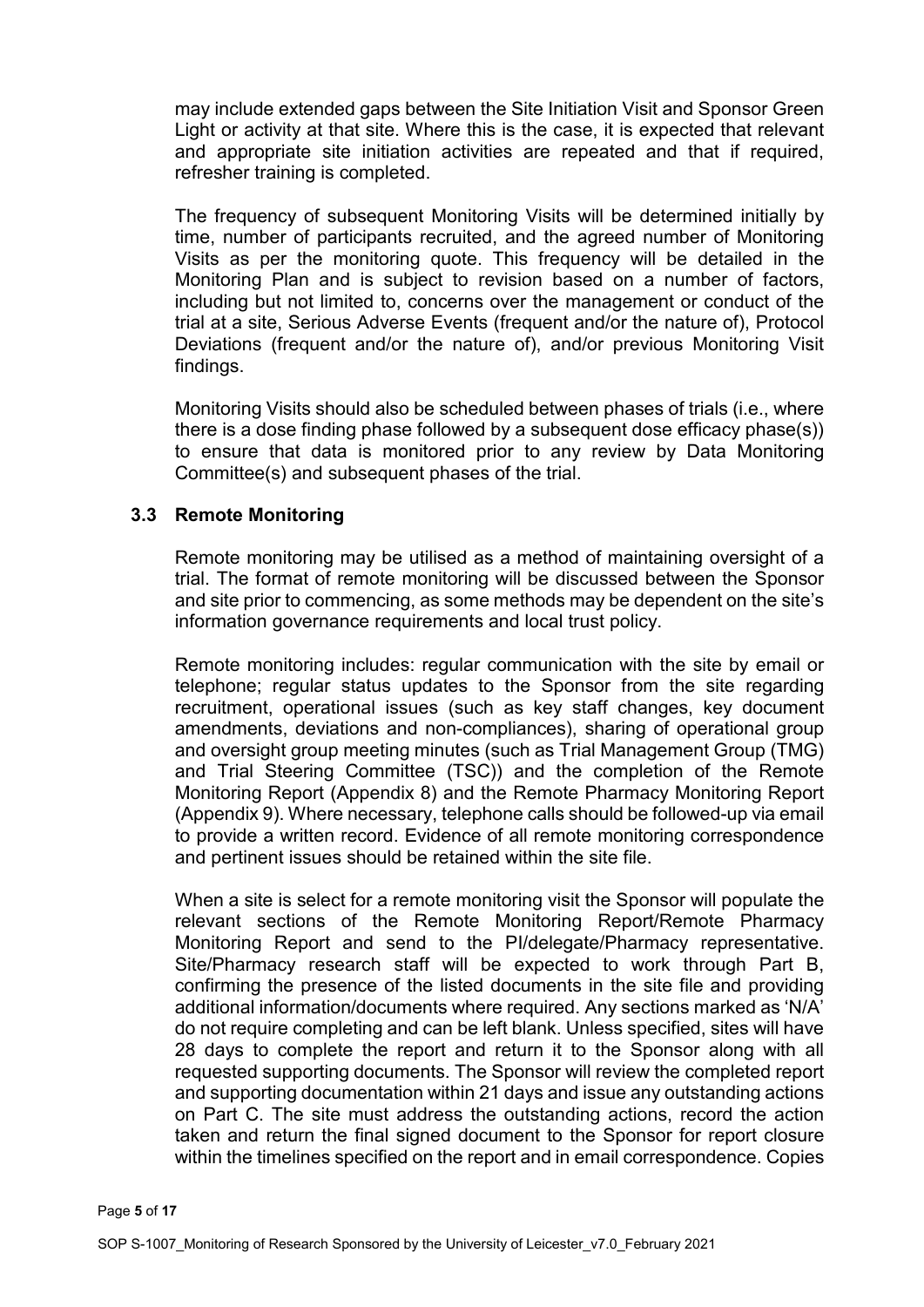of the completed and closed report and all associated correspondence should be retained in the Site File.

Where applicable, the following remote monitoring methods may also be utilised and fully documented in the Remote Monitoring Report:

#### **3.3.1 Screen-sharing via video-conference**

A suitable and secure video conferencing platform should be used in accordance with any local trust SOP on remote monitoring. This should be agreed with the site in advance of the meeting. The following should also be adhered to:

- Patient consent for the Sponsor (or their delegate) to access identifiable information for monitoring purposes on the Consent Form
- Screenshots must not be taken
- The video-conference should not be recorded
- Equipment/devices used for the video-conference must be secure, e.g. have appropriate firewalls, security setting, and should not be left unattended
- Location of access will be agreed prior to the video-conference and a private location will be used
- The monitor will confirm they are alone in the room/area to ensure their screen can't be seen or the conversation can't be overheard by anybody else

#### **3.3.2 Remote access to clinical systems**

The Sponsor (or their delegate) may be able to obtain remote access to electronic clinical records, but this will depend on the site procedures and systems available.

#### **3.3.3 Remote IMP reconciliation**

Where necessary and applicable, remote investigational medicinal product (IMP) accountability will be conducted. For example, where a site is difficult to travel to, there are travel restrictions in place, or recruitment rates make it difficult and/or unfeasible to travel to the site.

The monitor will populate the relevant sections of the Remote Pharmacy Monitoring Report (Appendix 9) and send to Pharmacy staff to complete Part B and return along with any relevant documentation to aid the reconciliation of IMP.

This may include but is not limited to:

- Confirmation of shipment and receipt of IMP; including verification that IMP arrived within acceptable conditions according to the IB/manufacturer/Pharmacy manual
- Confirmation of the available stock and its expiry dates
- Evidence of temperature monitoring and/or records of temperature deviations
- Accountability logs (with participant identifiable information redacted)
- Records of IMP returns (with participant identifiable information redacted) and any quarantined stock

Page **6** of **17**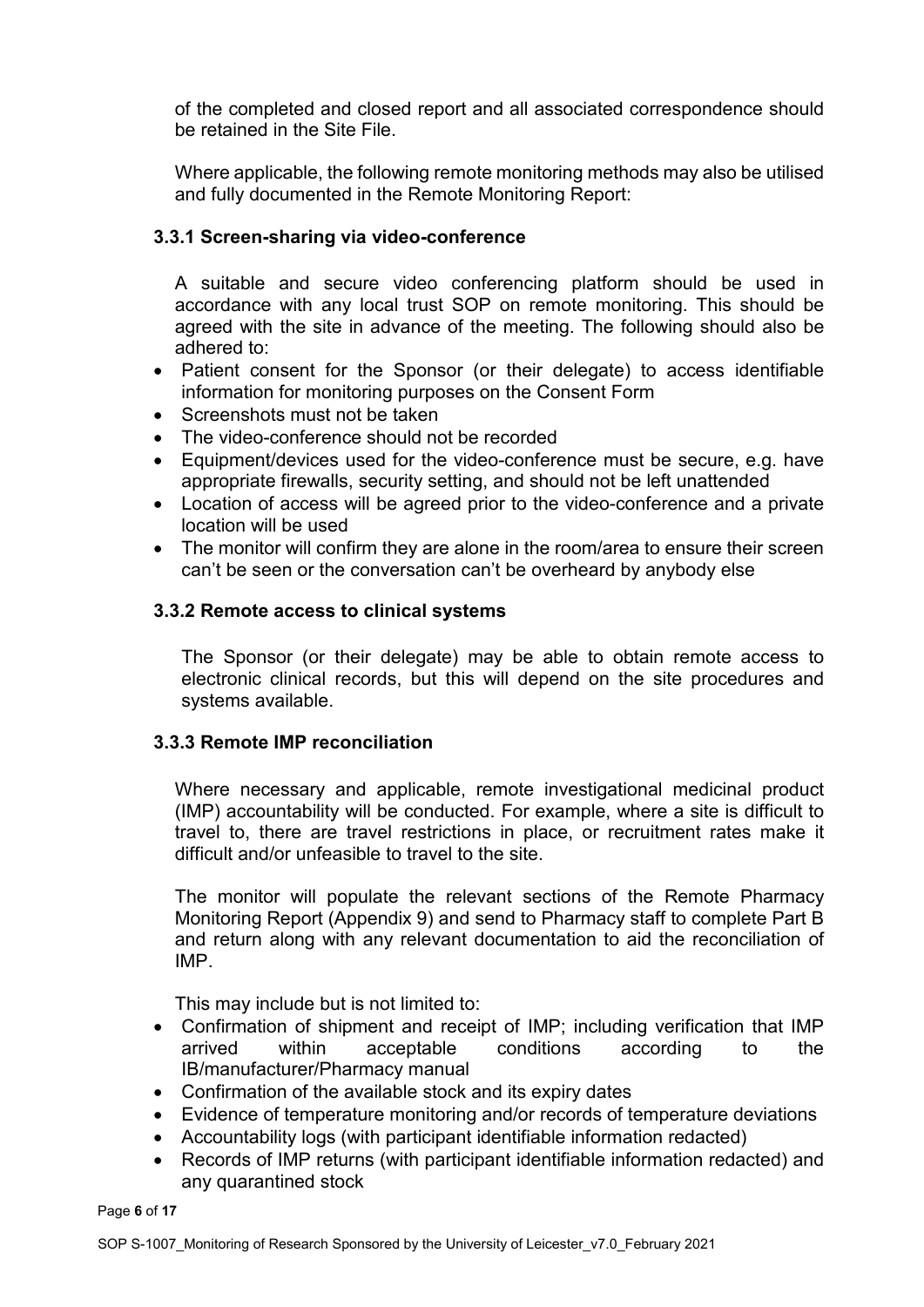• Total number/amount of IMP waiting destruction, and destruction records

The Sponsor will verify the information and authorise IMP destruction once there is agreement that the records and available information are accurate. Copies of pharmacy destruction logs for remotely reconciled IMP should be forwarded to Sponsor. All reports, records and associated communication regarding remote drug reconciliation must be retained in the Pharmacy Site File for review at the next on-site monitoring visit.

#### **3.4 Central Monitoring**

Central monitoring may be used in large studies with multiple sites and be managed through a central coordinator. The coordinating centre, will receive information from the investigator sites.

Central monitoring may consist of remote review of:

- Informed Consent Forms
- Case Report Forms (CRFs)
- A data review
- Investigator site file
- Site staff qualifications and training

It may also employ statistical techniques that allow identification of patterns and trends within large studies.

When using central monitoring, other legislative requirements must also be considered. If documentation with subject identifiers or contact details for telephone follow up/questionnaires are required, a formal system must be in place that complies with the relevant Information Governance legislation to ensure access to confidential information is restricted and that subjects of the clinical study are aware that the Sponsor, or third party may have access to their data. This must be explicitly detailed in the subject information sheet/consent form and be approved by the HRA and Research Ethics Committee (REC).

Central monitoring (including plans, documentation to be used and processes) will be discussed as part of the Sponsor risk assessment and included in the monitoring plan.

#### **3.5 Triggered Monitoring**

A Monitoring Visit may be triggered and a more in-depth assessment of a site be required, if this occurs a Monitoring Visit will be arranged.

Triggers may include:

- Sponsor concerns about the management or conduct of a trial
- Previous Monitoring Visit findings
- Whistleblowing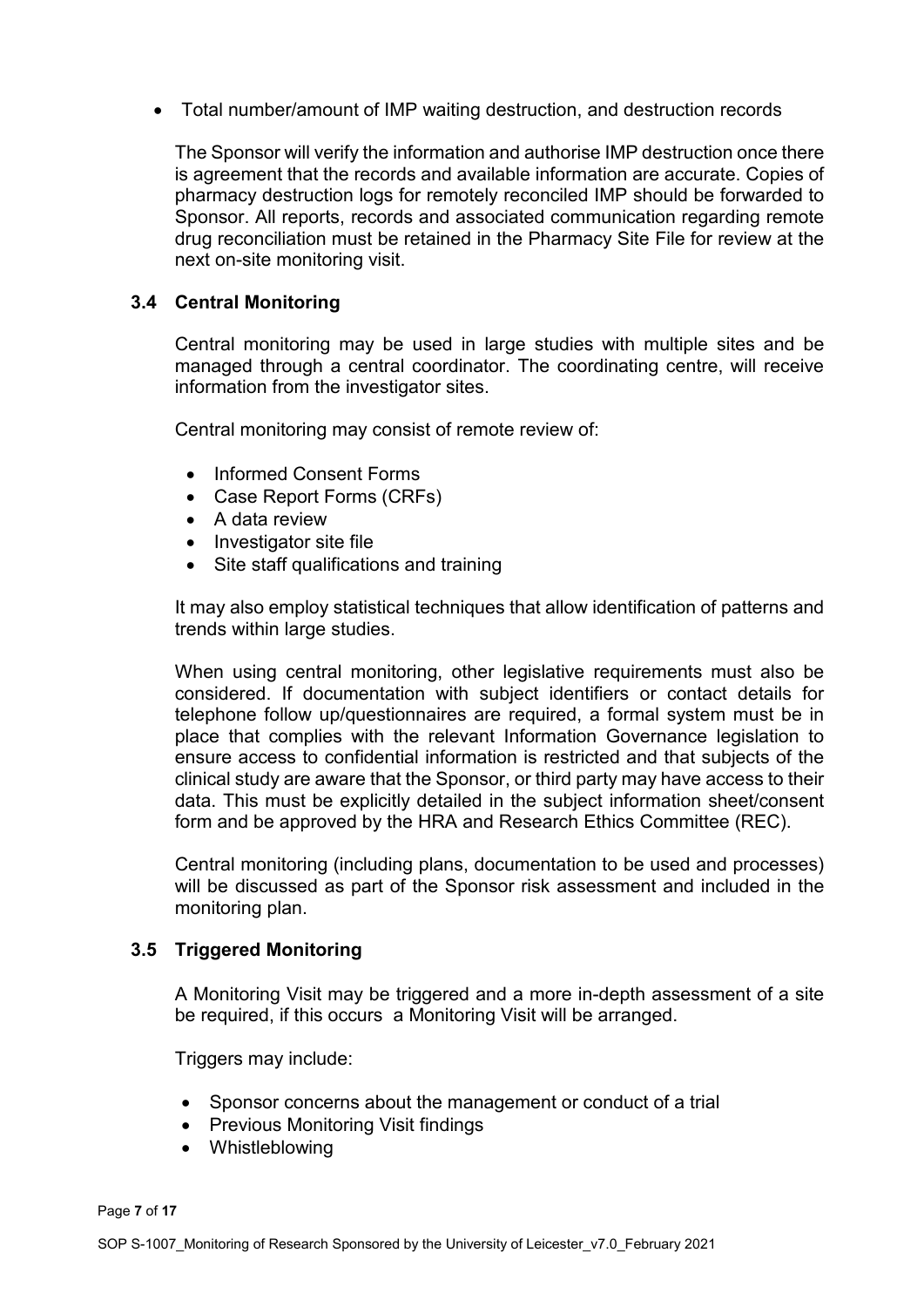- When pre-defined thresholds are met (such as number of participants, interim database locks, Data Safety Committee meetings, primary endpoints etc)
- Protocol compliance
- Data compliance
- Notably high adverse event rates
- Notably low adverse event rates
- Lower than expected recruitment
- Higher than expected recruitment
- Lack of compliance with regulatory requirements
- IMP management issues
- Dosing errors

A targeted monitoring strategy will identify sites that require additional support to resolve procedural and compliance issues. Full documentation of the identified trigger, the subsequent visit and actions taken must be documented in the monitoring report and CAPA and retained in TMF and ISF.

#### **3.6 Preparation for On-site Monitoring Visits**

The Sponsor will provide adequate notice to the relevant site staff.

Prior to a Monitoring Visit, the Sponsor must review the following in order to develop a clear list of objectives for the visit:

- Protocol
- Risk Assessment
- Data Management Plan (where available)
- Relevant Standard Operating Procedures (SOPs)
- Monitoring Plan
- Previous Monitoring Visit Reports if relevant, paying particular attention to any action points recorded
- Correspondence with the site
- Pharmacovigilance Reports (if applicable)
- Annual and Safety Reports
- Approved documents

In addition, the monitor should:

- Request latest study recruitment figures
- Arrange appropriate appointments with support services (i.e. Pharmacy/Labs/Tissue Bank) and site staff
- Request relevant documentation to aid the preparation of the Monitoring Visit Report
- Request the documentation to be made available during the visit

The site staff must make available all files relating to the research activity. This includes the following:

- Trial Master File(s)/Investigator Site File(s)
- Consent Forms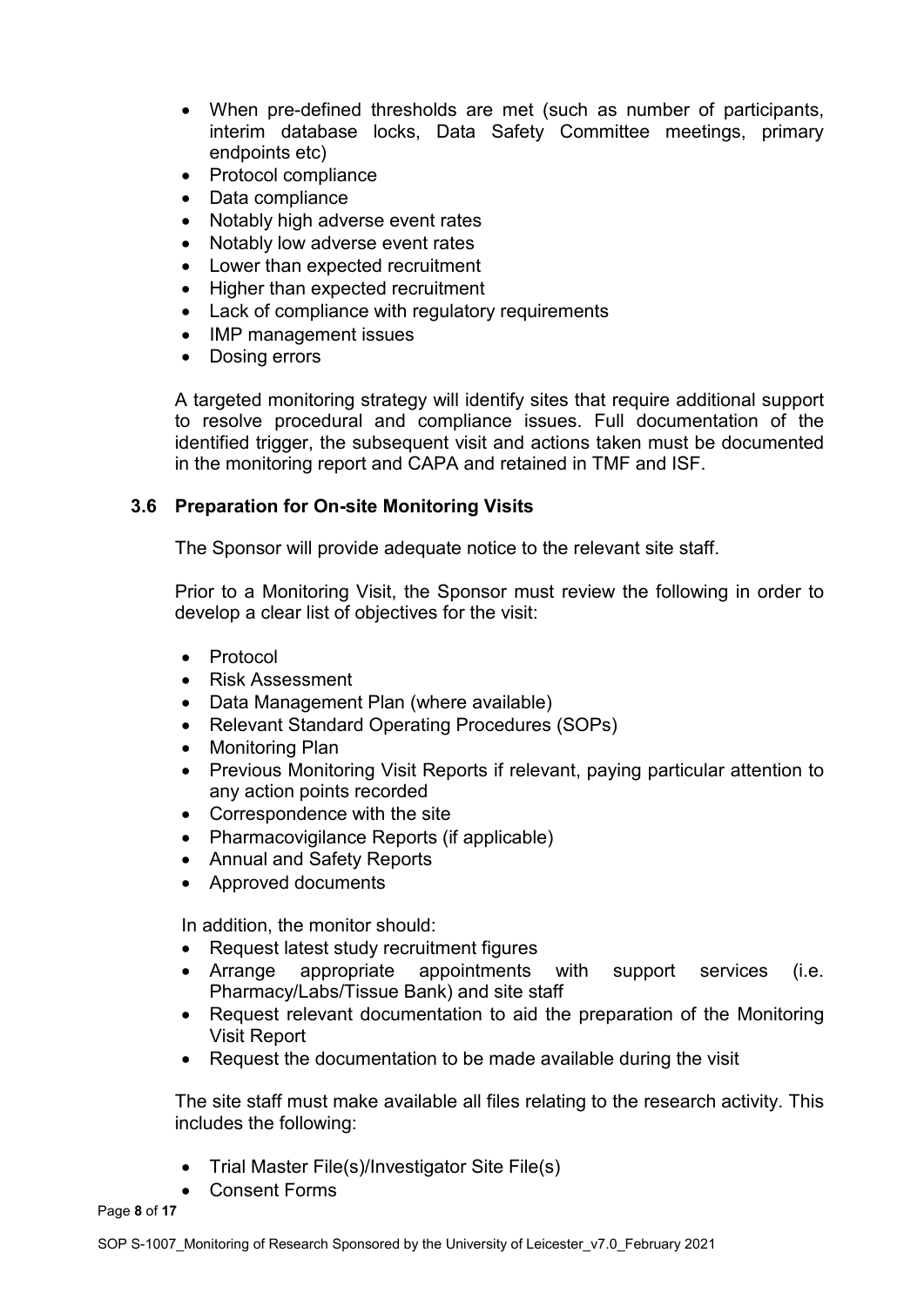- CRFs
- Medical notes

## **3.7 During On-Site Monitoring Visits**

The Sponsor will sign the Monitoring Visit Log (Appendix 3). The date on the log must correspond with the Monitoring Visit Report.

Monitoring Visits will be conducted in accordance with the Monitoring Plan and may include the activities listed below however, when applying a risk-based approach and according to the time and information available, it may be necessary to adapt each visit.

### **3.7.1 Site and site staff:**

- Discuss the trial status and any issues that may have been identified
- Seek assurance that the site continues to have adequate resources and facilities for the duration of the study
- Seek assurance that all site staff involved are qualified for their role within the study and are adequately trained in order to meet the study requirements
- Ensure that all site staff have signed, dated and completed the Delegation of Authority and Signature Log. Ensuring also that the CI/ PI has countersigned the log
- Check that there are: up to date study training logs; GCP (or equivalent) certificates; CV's; and completed SOP read records (or equivalent as agreed by the Sponsor) for each member of staff listed on the Delegation of Authority and Signature Log and that these documents cover the duration of their involvement in the study
- Confirm that the site staff are performing the specified study functions in accordance with the Protocol and any other written agreement.

### **3.7.2 Essential documentation:**

The Trial Master File/Investigator Site File will be checked to ensure that all relevant copies of essential documentation are up to date and present, and that there is no personal identifiable data of participants.

### **3.7.3 Participant recruitment and status:**

- Review participant screening, enrolment and recruitment
- Ensure that any barriers or problems with expected recruitment are discussed with the relevant site staff and documented in the monitoring report
- Check that all withdrawn and lost to follow up participants are reported and explained (where appropriate) in the CRF and documented on the enrolment log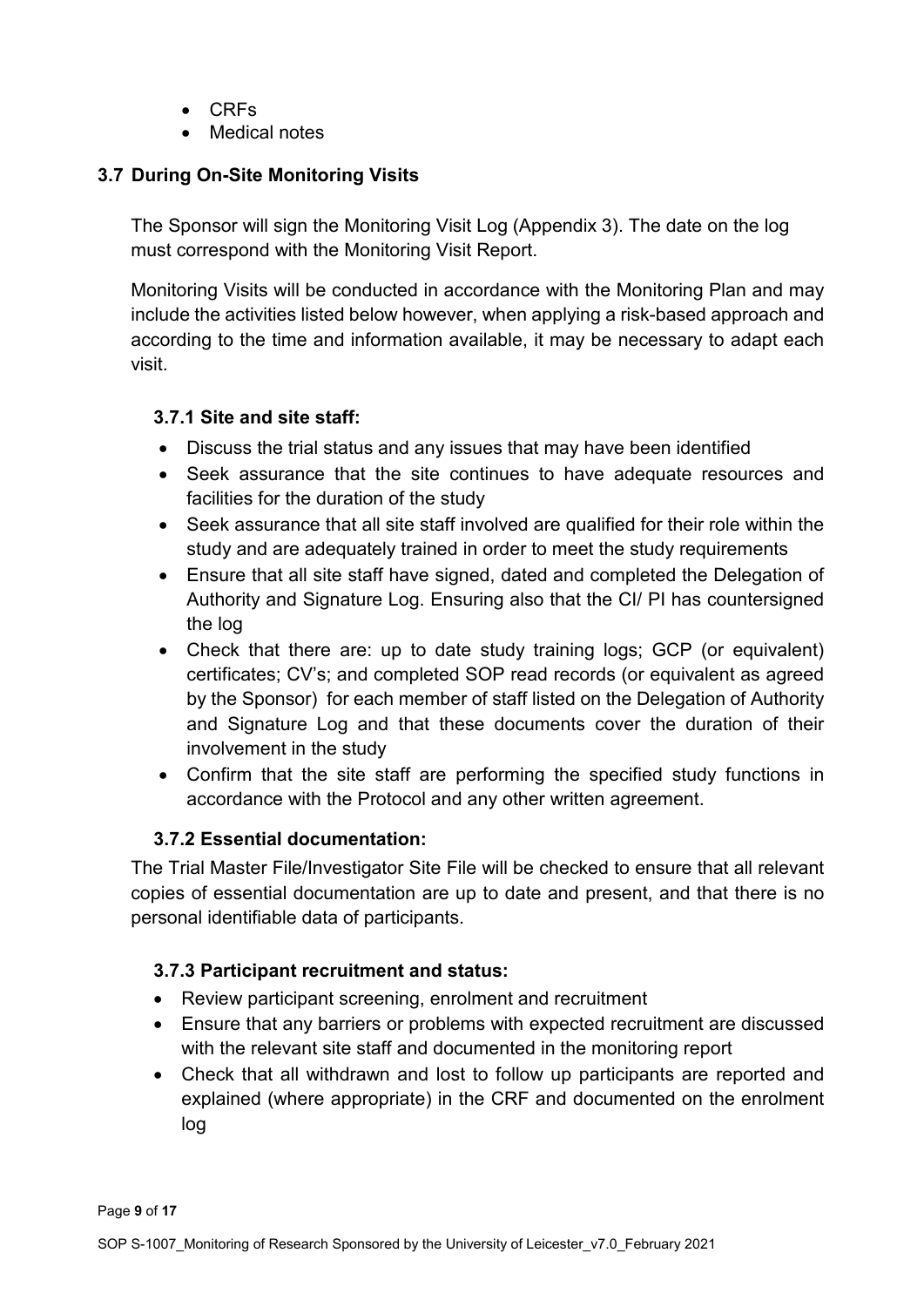### **3.7.4 Informed consent:**

- Ensure that the correct versions of Participant/Patient Information Sheets (PIS) and Informed Consent Forms (ICF) have been used, including where it has been necessary to re-consent a participant
- Check that the ethically approved process is being followed for informing patients about the research, including that they have had adequate time to consider participation
- Check that consent is being appropriately documented in the medical records/CRFs
- Confirm that members of staff obtaining informed consent are adequately qualified and that this task has been delegated to them by the PI on the Delegation of Authority and Signature Log
- Verify that ICFs have been correctly completed and that all participants that sign a Consent Form are listed on both the enrolment log and the screening log
- Confirm that no personnel listed on the Delegation of Authority and Signature Log have been enrolled
- Document non-compliance with the correct consent procedure in the Monitoring Visit Report

### **3.7.5 Adverse and safety events:**

- Review the CRFs and source documents for Adverse Events (AEs)/Adverse Device Effects (ADEs)
- Ensure the current version of the Serious Adverse Event (SAE)/Serious Adverse Device Effect (SADE)/device deficiency reporting form(s) is being utilised
- Determine that all initial and follow-up/final safety reports have been reported to the Sponsor and Chief/Principal Investigator, and where applicable, to any third party organisation
	- o Check that the events have been appropriately reported
	- o Evidence that Expectedness and Causality are appropriately and accurately assessed and recorded by the relevant and delegated individual
	- $\circ$  Ensure all documentation and associated correspondence is filed in the TMF/ISF and that there is evidence of acknowledgement for all reportable safety events by the Sponsor
	- o Evidence that the applicable safety reports have been sent to the Competent Authority (i.e., the MHRA) and the REC
	- $\circ$  Check that there is adequate oversight of safety events by the PI, the CI and Data Safety Monitoring Committee (where relevant)
- Confirm all required safety event data are recorded in the CRF and are consistent with the source data and associated safety reports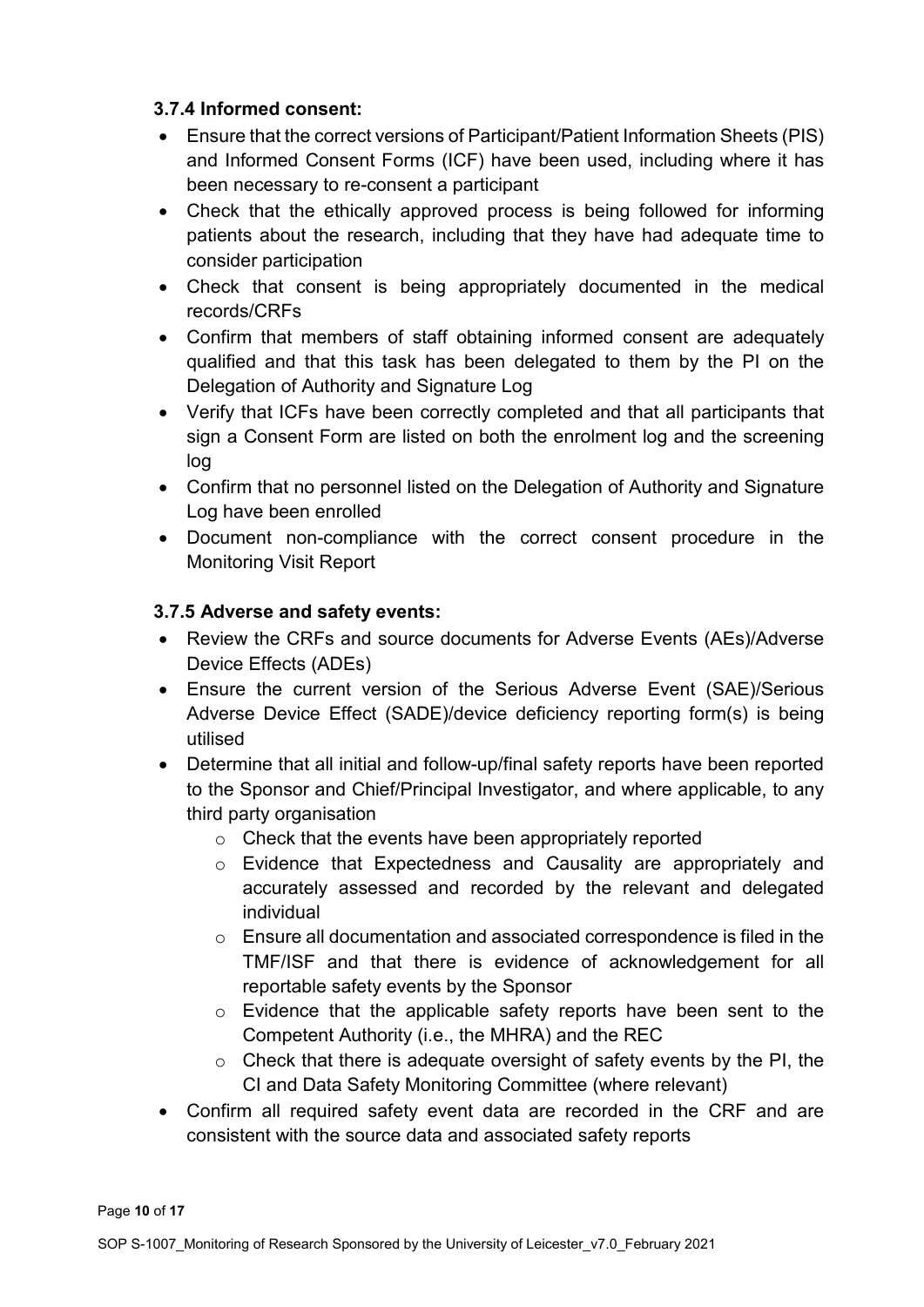• Evidence that periodic and annual safety updates and summaries are sent to the Competent Authority (i.e., the MHRA), REC and third party organisation(s), as required

## **3.7.6 Pharmacy and IMP accountability:**

The key aspects to be assessed and verified for Investigational Medicinal Product(s) (IMPs) within Pharmacy include, but are not limited to, the following:

- Verify, for IMP(s):
	- $\circ$  That the IMP(s) is/are supplied only to the participants who are eligible to receive it and at the dose(s) specified in the protocol
	- $\circ$  That the receipt, use, and return of the IMP(s) is controlled and documented
	- $\circ$  That the destruction of unused IMP(s) complies with applicable regulatory requirements and is in accordance with the protocol and third party agreements
	- $\circ$  Sufficient supplies are in place throughout the study and expiry dates are acceptable
	- o A risk assessment of storage conditions has been carried out where IMP is stored outside of Pharmacy
	- o Appropriate labelling (in accordance with Annex 13) and handling of IMP according to manufacturer's requirements is in place
	- o Unblinding procedures are in place and working (i.e. a test has been carried out)
- Review storage conditions of IMP(s) and check any deviation from the requirements of the Protocol/Investigator Brochure (e.g. temperature deviations) have been appropriately reported
- Review expiry dates, stock levels held at site, dispensing and accountability records
- Check that participant compliance is acceptable. Where possible, this should be determined from quantities of returned IMP
- Any compliance issues should be brought promptly to the attention of the Investigator

### **3.7.7 Protocol adherence:**

- Verify that the Investigator follows the approved protocol and all subsequent approved amendments to the protocol and associated documentation
- Check the transportation and storage arrangements for any samples taken as part of the protocol
- Ensure that randomisation is being performed in accordance with the Protocol and that the blinding is maintained (if applicable)
- Ensure that Protocol Deviations are reported in the CRF (if a comments section has been provided) and in a Site File Note. Protocol Deviations should also be recorded on the Protocol Deviation Tracking Log and remedial actions should be documented

Page **11** of **17**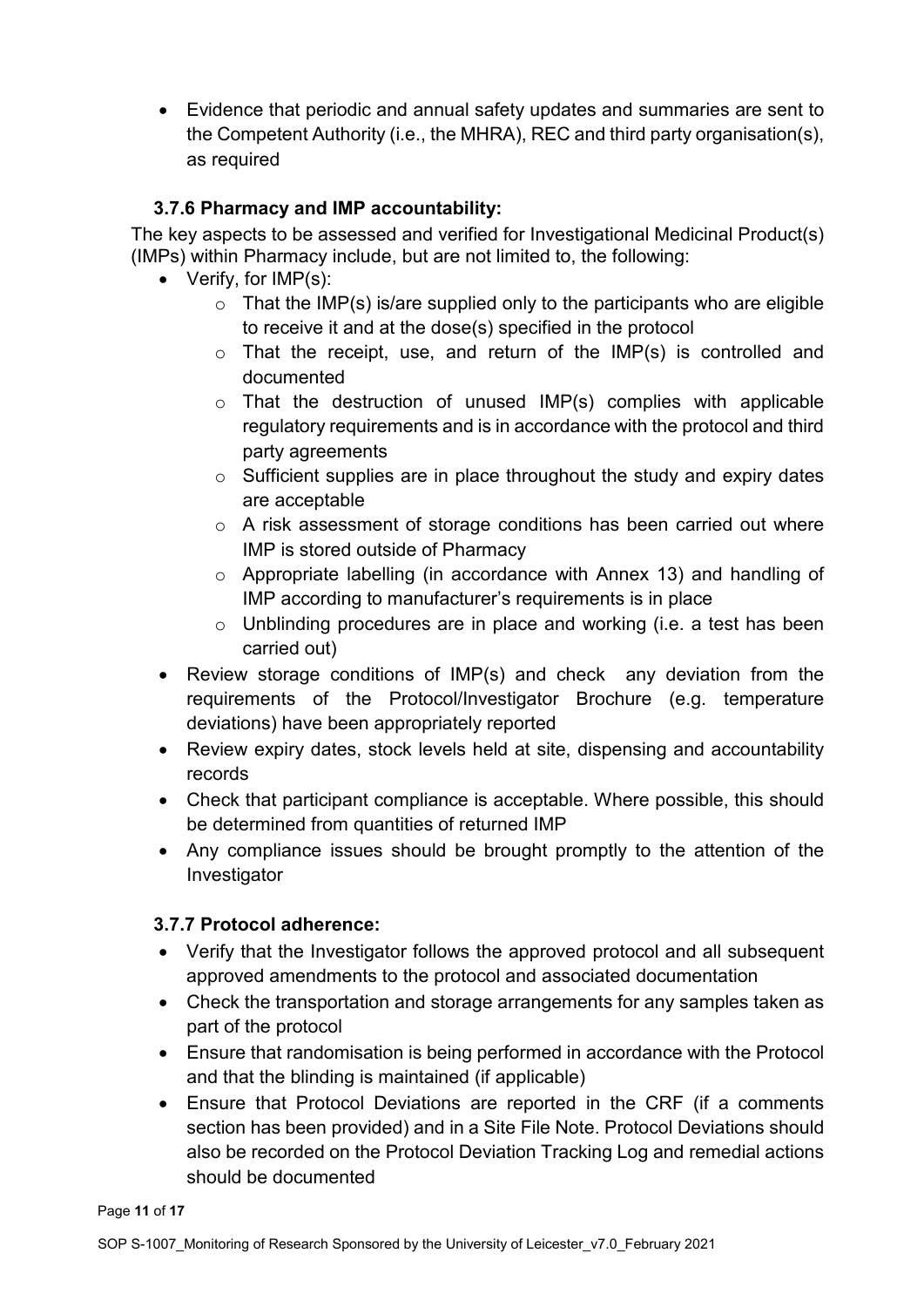- o The monitor will verify that remedial actions have been implemented and that there are no more (unjustified) Protocol Deviations of the same nature
- $\circ$  A record of the Protocol Deviations will be obtained
- Where applicable report Serious Breaches as per SOP S-1013 UoL Reporting Serious Breaches.

### **3.7.8 Regulatory Compliance:**

• Ensure that all amendments have been correctly notified to the Sponsor and appropriate regulatory review bodies and that all necessary and applicable approvals are in place

### **3.7.9 Source Data Verification (SDV):**

Prior to the Sponsor Green Light, the source of data to be verified should be agreed and documented on the in the Source Data Agreement (SDA; Appendix 4) which should be kept in the TMF. The monitoring of source data will also be explained in the Monitoring Plan.

Source data is comprised of records where subject information is first recorded. It includes, but is not limited to, medical records, lab results, scan results, questionnaires, and where agreed, the CRF or trial worksheets.

- Confirm that enrolled participants meet the inclusion/exclusion criteria.
- Check that source data records are adequately maintained
- Inform the relevant site staff via the monitoring report of any CRF entry error, omission or illegibility
- Check the accuracy and completeness of the CRF entries, source documents and other study related records against each other. For example, that:
	- $\circ$  The data required by the protocol are reported accurately on the CRFs and are consistent with the source documents
	- o Any dose and/or therapy modifications are adequately documented for each of the study participants
	- o Safety events, concomitant medications and illnesses are reported in accordance with the protocol and applicable SOPs
	- o Visits that the participants fail to attend, tests that are not conducted, and examinations that are not performed are clearly reported as such on the CRFs and as Protocol Deviations (where required)
	- $\circ$  All withdrawals of enrolled participants from the study are reported and explained on the CRFs
- Check the process by which changes should be made, and whether this process has been followed. This includes ensuring changes are made, explained (if necessary), that the original entry has not been obscured and that changes have been initialled and dated by the individual and checked by an authorised member of the research team. An audit of changes made in any electronic database should be available also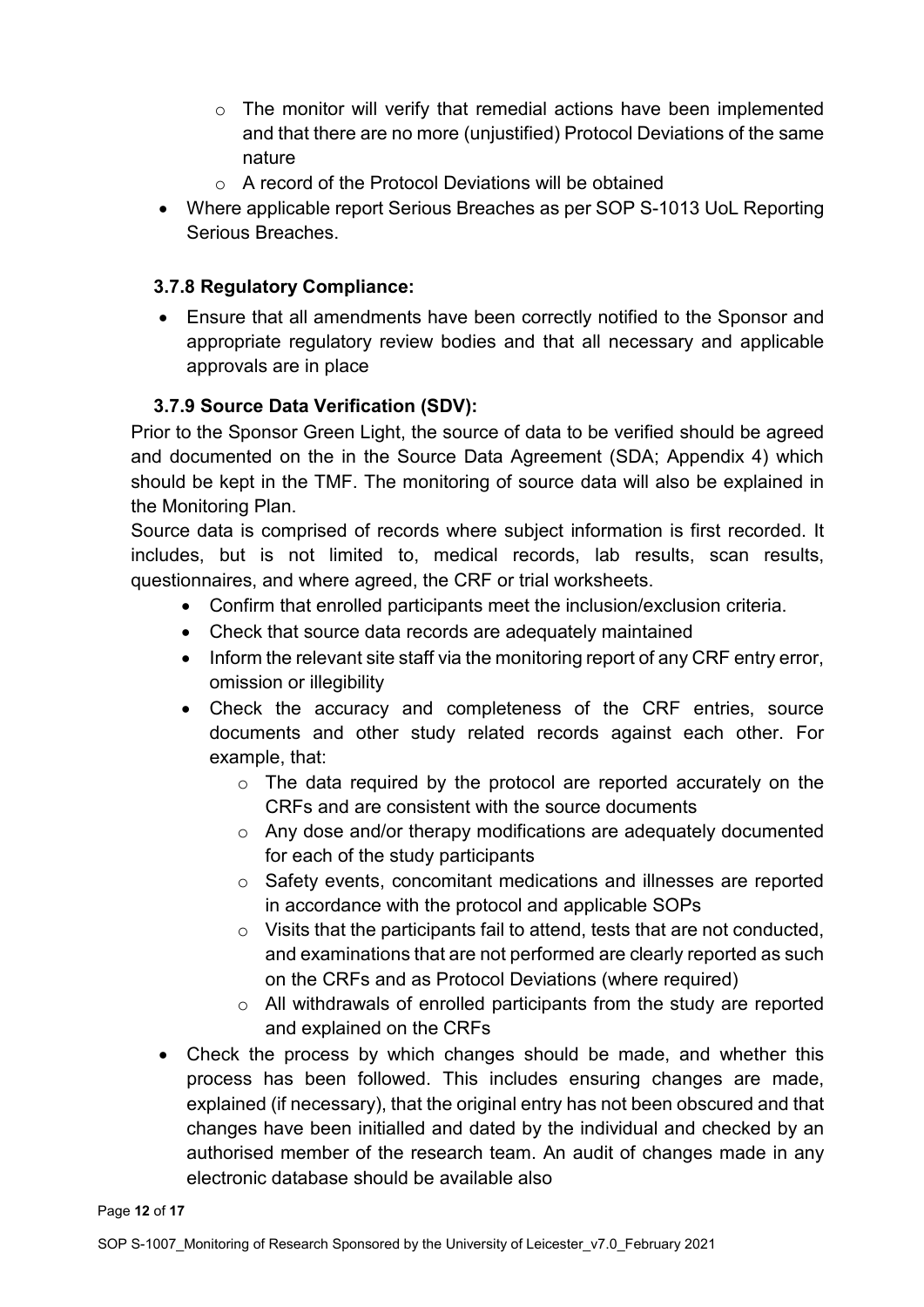- Check systems are in place to ensure compliance with data protection requirements
- SDV will be performed for the following data:
	- Participant ID number and initials
	- Date of initial approach and written informed consent
	- Participant eligibility against the inclusion and exclusion criteria
	- Past medical history and demographic data
	- Visit dates
	- Key efficacy variables
	- Safety events
	- Concomitant medications
	- Laboratory results
	- Other safety and efficacy variables

Where there is a SDA, any items defined as being entered directly into the CRF cannot be verified.

## **3.7.10 Device accountability:**

- Review storage conditions of the medical device (if applicable) and identify and report any deviation from the requirements of the Protocol/Investigator Brochure/manufacturer's instructions.
- Review component/device expiry dates, stock levels held at site, dispensing and accountability records (as applicable).
- Check that participant usage/compliance is acceptable.
	- o Any usage/compliance issues should be brought promptly to the attention of the Investigator.

## **3.7.11 Randomisation and Unblinding:**

- Check that there is a documented randomisation and unblinding procedure and verify that this is being followed.
- Confirm that there is 24-hour access to the unblinding (or code break) system (where appropriate) and that this has been tested.
- In the event of unblinding/code break, the monitor must check that the reasons are appropriately documented (i.e. the opened code is signed and dated and the treatment assignment and reasons for unblinding are documented in the subject's medical records and CRF, or that the randomisation system has produced a report that shows an audit trail for the event and the reason for unblinding).This documentation should only be reviewed to the extent that it does not compromise the blind of other members of the research team/blinded personnel.
- Details of any unblinding, including the reason, must be documented on the Monitoring Visit Report.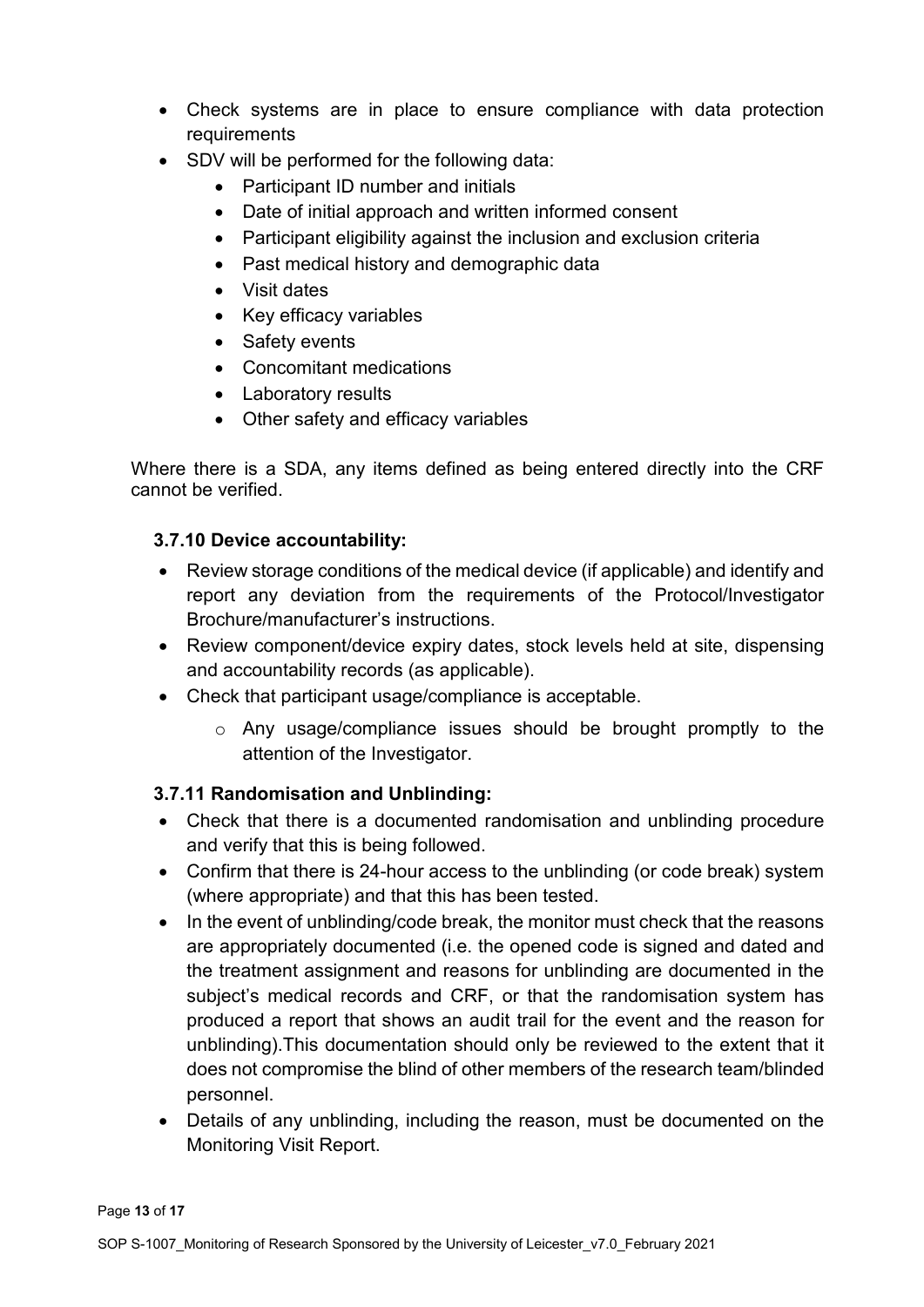• Check that the Sponsor has been informed of the unblinding/code break within 1 working day.

## **3.7.12 Laboratory and Clinical procedures:**

The key aspects to be assessed and verified within Labs include, but are not limited to:

- Checking that consent for sample collection is in place
- Checking appropriate labelling of samples
- Ensuring destruction of samples complies with ethical approval and appropriate procedures are in place for this
- Checking validation of methods and calibration of equipment has taken place
- Checking that clinical procedures, samples handling and storage are in accordance with the Protocol and laboratory SOPs/procedures.
- Checking that all results are being reviewed, signed and dated in a timely manner by an appropriately qualified and delegated member of the research team.
	- o If results fall outside of the normal ranges, clinical significance must be reported and any follow-up actions must be documented.

## **3.7.13 Biological Samples (blood, tissue and urine):**

- Confirming that the Protocol requirements for timing of collection, storage, shipping and documentation have been met
- Checking that temperature monitoring and recording of stored samples (where applicable) have been adhered to
- Checking that the appropriate SOP/procedures for the retention and destruction of biological samples have been followed

At the end of the Monitoring Visit, the monitor will discuss a summary of their findings with the relevant site staff, and any major concerns or issues identified will be discussed with the Principal Investigator (or their delegate) as appropriate.

## **Reporting Timelines**

Monitoring Visit Report forms (Appendix 5, Appendix 7 and Appendix 12) must be completed/reviewed by the monitor and submitted to the relevant site staff within 21 calendar days of a visit. Remote Monitoring Visit forms (Appendix 8 and Appendix 9) will be emailed to sites. All Monitoring Visit report forms are published as complete documents however they are intended to be adapted and sections separated out where required to facilitate clear documentation of a monitoring visit.

For all types of Monitoring Visit, unless otherwise specified, the site will have 28 calendar days to respond to the findings using the appropriate document. If the site fails to respond within the specified time, a reminder will be sent giving the site an additional 14 calendar days to respond. Other response timelines may be agreed upon discussion with the Sponsor. Failure to respond after the reminder or agreed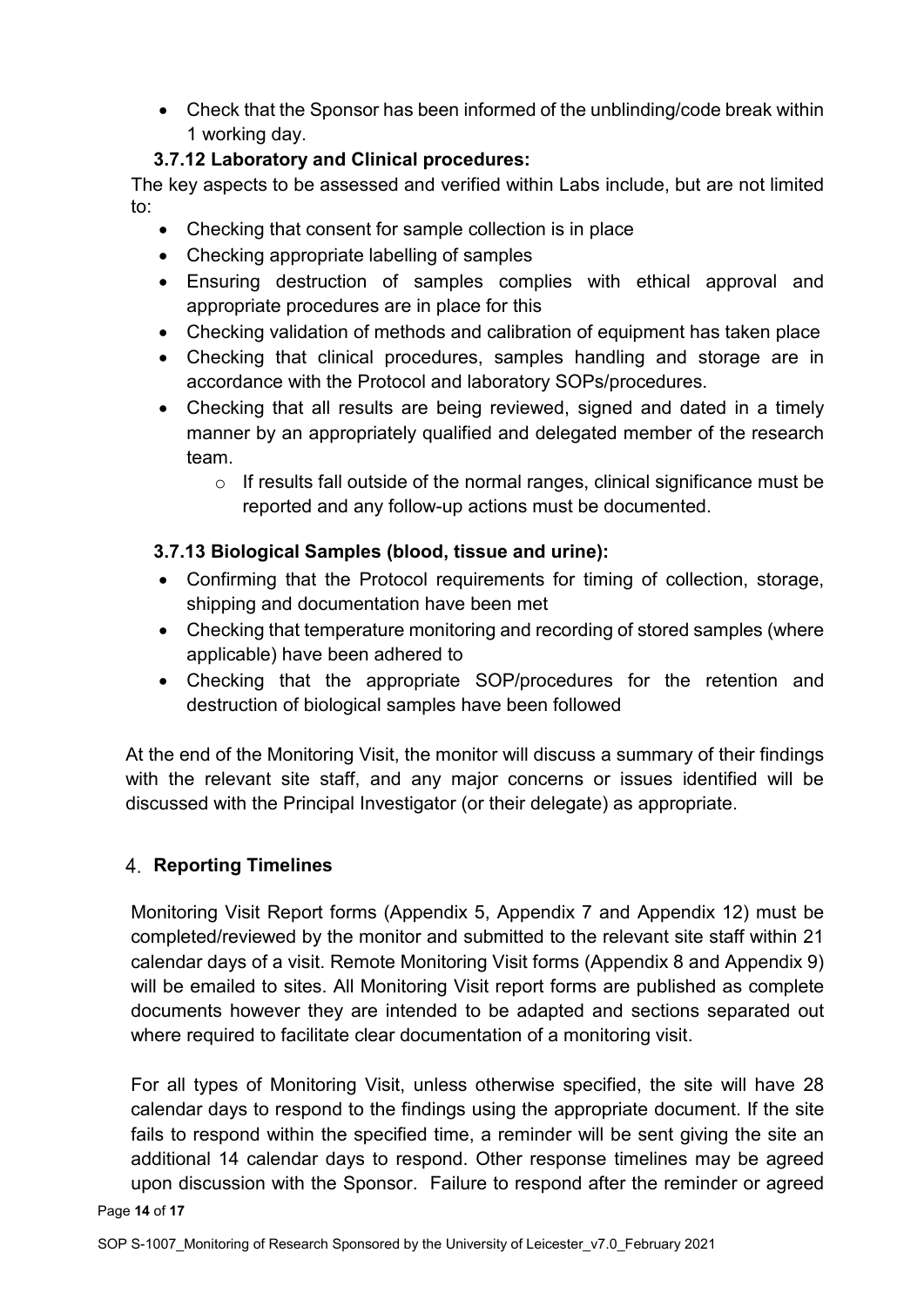time will result in the non-compliance SOP S-1016 being implemented with a minimum of a major finding.

Monitoring Visit Reports will be escalated within 5 working days if non-compliance and/or areas of concern have been identified in accordance with the non-compliance SOP S-1016. All actions required will be followed-up until satisfactory resolution. All discrepancies that cannot be resolved will be documented in a Site File Note and signed by the CI/PI, relevant site staff and the Monitor (if required).

## **Non-CTIMP Monitoring**

The UoL operates a risk-based monitoring programme for non-CTIMP studies. As such, not all sponsored studies or every non-CTIMP site can be monitored. Remote Monitoring by the site, or the Sponsor may be undertaken by utilising the Non-CTIMP Interim Site Monitoring Checklist (Appendix 7) or the Remote Monitoring Report (Appendix 8), respectively. This will enable the Sponsor/CI to have oversite of the management and conduct of the study at that site(s).

The Non-CTIMP Interim Site Monitoring Checklist (Appendix 7) should be utilised at time points throughout the study dependent on study timeline and Sponsor requirement. The Remote Monitoring Report (Appendix 8) should be utilised should a triggered monitoring event occur.

## **Monitoring of External Vendors**

External Vendors will be visited as stated in the External Vendor Selection SOP S-1037.

|    | Responsibility | Undertaken<br>b٧     | Activity                                                                                                                  |
|----|----------------|----------------------|---------------------------------------------------------------------------------------------------------------------------|
| 1. | Sponsor        | <b>Monitor</b>       | Establish a clear list of objectives prior to each<br>monitoring visit.                                                   |
| 2. | Sponsor        | <b>Monitor</b>       | Request that all site staff and documentation<br>required are available for the monitoring visit.                         |
| 3. | Sponsor        | <b>Monitor</b>       | Ensure that, as appropriate, the objectives of a<br>monitoring visit are met by following the<br>procedures in section 3. |
| 4. | Sponsor        | Monitor              | Complete all appropriate documentation as<br>detailed in section 3.                                                       |
| 5. | CI/PI          | Cl/Pl or<br>delegate | Provide all requested documentation as<br>detailed in section 2.                                                          |
| 5. | Sponsor        | Monitor              | Develop Monitoring Plan.                                                                                                  |
| 6. | Sponsor        | <b>Monitor</b>       | Review the Monitoring Visit Report and initiate<br>any necessary actions.                                                 |

## **Responsibilities**

Page **15** of **17**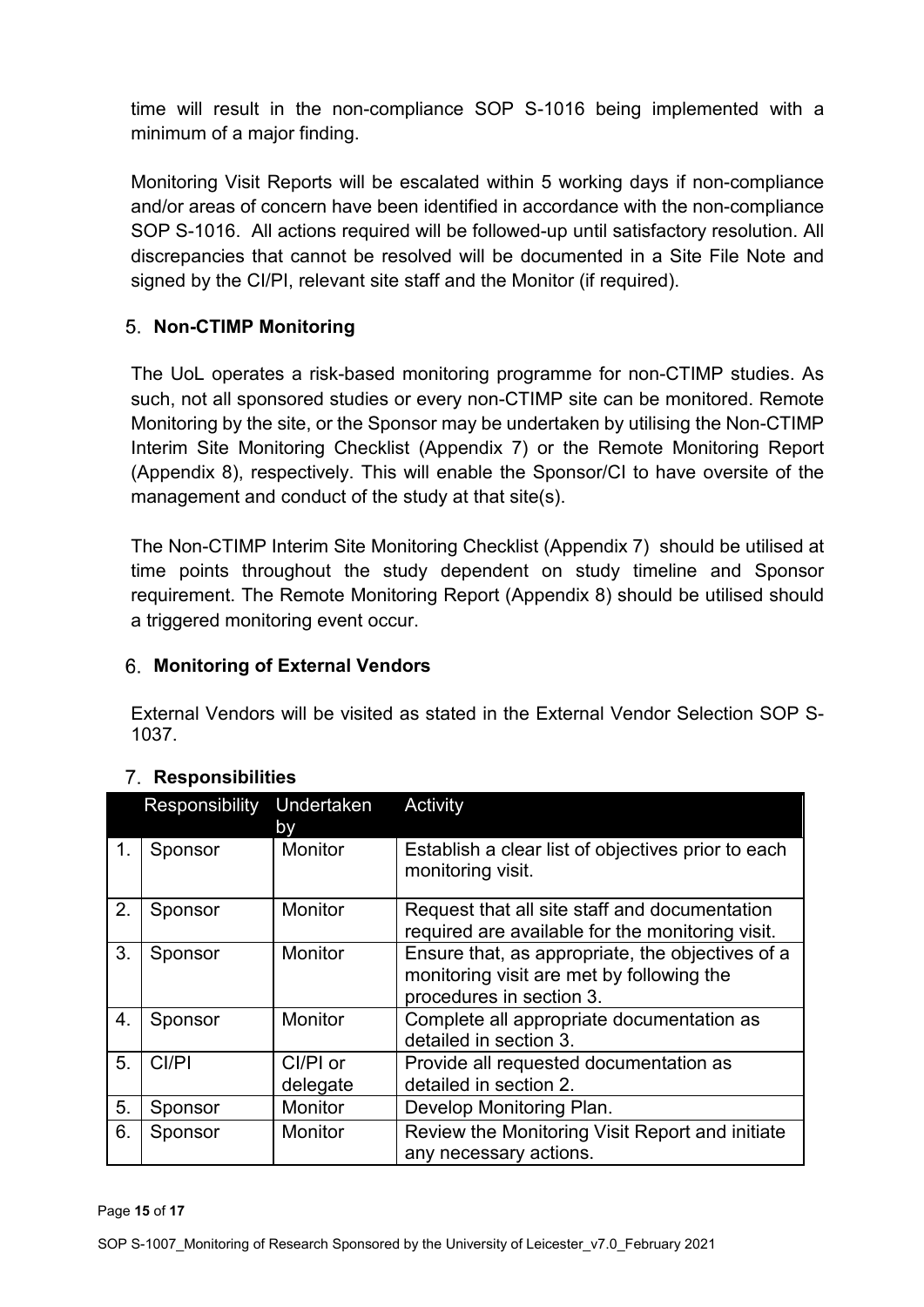|    | Responsibility Undertaken Activity |                |                                               |
|----|------------------------------------|----------------|-----------------------------------------------|
|    |                                    | bv             |                                               |
|    | CI/PI                              | CI/PI or       | <b>Complete the Monitoring Visit Report</b>   |
|    |                                    | delegate       | Response Document and return within timeline  |
|    |                                    |                | specified detailing action taken and planned. |
| 8. | Sponsor                            | <b>Monitor</b> | Follow up on the Monitoring Visit Report      |
|    |                                    |                | Response Document requesting update of        |
|    |                                    |                | outstanding corrective action.                |

### **Monitoring and Audit Criteria**

| <b>Key Performance</b><br><b>Indicator</b>                                                                                                               | <b>Method of</b><br><b>Assessment</b>                                      | <b>Frequency</b>                                                                                                                                                                                   | Lead                                                   |
|----------------------------------------------------------------------------------------------------------------------------------------------------------|----------------------------------------------------------------------------|----------------------------------------------------------------------------------------------------------------------------------------------------------------------------------------------------|--------------------------------------------------------|
| Where required,<br>studies have a Risk<br>Assessment and a<br><b>Monitoring Plan is</b><br>developed in<br>accordance with the<br><b>Risk Assessment</b> | Where applicable,<br>research is included<br>on the monitoring<br>schedule | Where applicable,<br>monitoring is<br>conducted in<br>accordance with the<br>Monitoring Plan.<br>Otherwise, risk-<br>based monitoring<br>conducted<br>according to the risk<br>profile of a study. | Research<br>Governance<br>Manager or their<br>Delegate |

### **Paper copies of this document are Uncontrolled**

The definitive version of all University of Leicester (UoL) Sponsor Standard Operating Procedures (SOPs) appear online. To ensure that you are using the current version please access the SOP via the Research Ethics Governance and Integrity (REGI) Website. If you are reading this in printed form check the version number and date is the most recent one as shown on the REGI Website.

| DEVELOPMENT AND APPROVAL RECORD FOR THIS DOCUMENT |                                  |                                                          |  |
|---------------------------------------------------|----------------------------------|----------------------------------------------------------|--|
| <b>Author:</b>                                    | Dr Cat Taylor                    | <b>Job Title: Research Governance</b><br>Manager         |  |
|                                                   |                                  |                                                          |  |
| <b>Reviewed</b><br>by:                            | (RSMOG)                          | UoL Research Sponsorship Management and Operations Group |  |
| <b>Approved</b><br>by:                            | <b>Professor Nigel Brunskill</b> | Date Approved:<br>13/10/2021                             |  |
| <b>REVIEW RECORD</b>                              |                                  |                                                          |  |

Page **16** of **17**